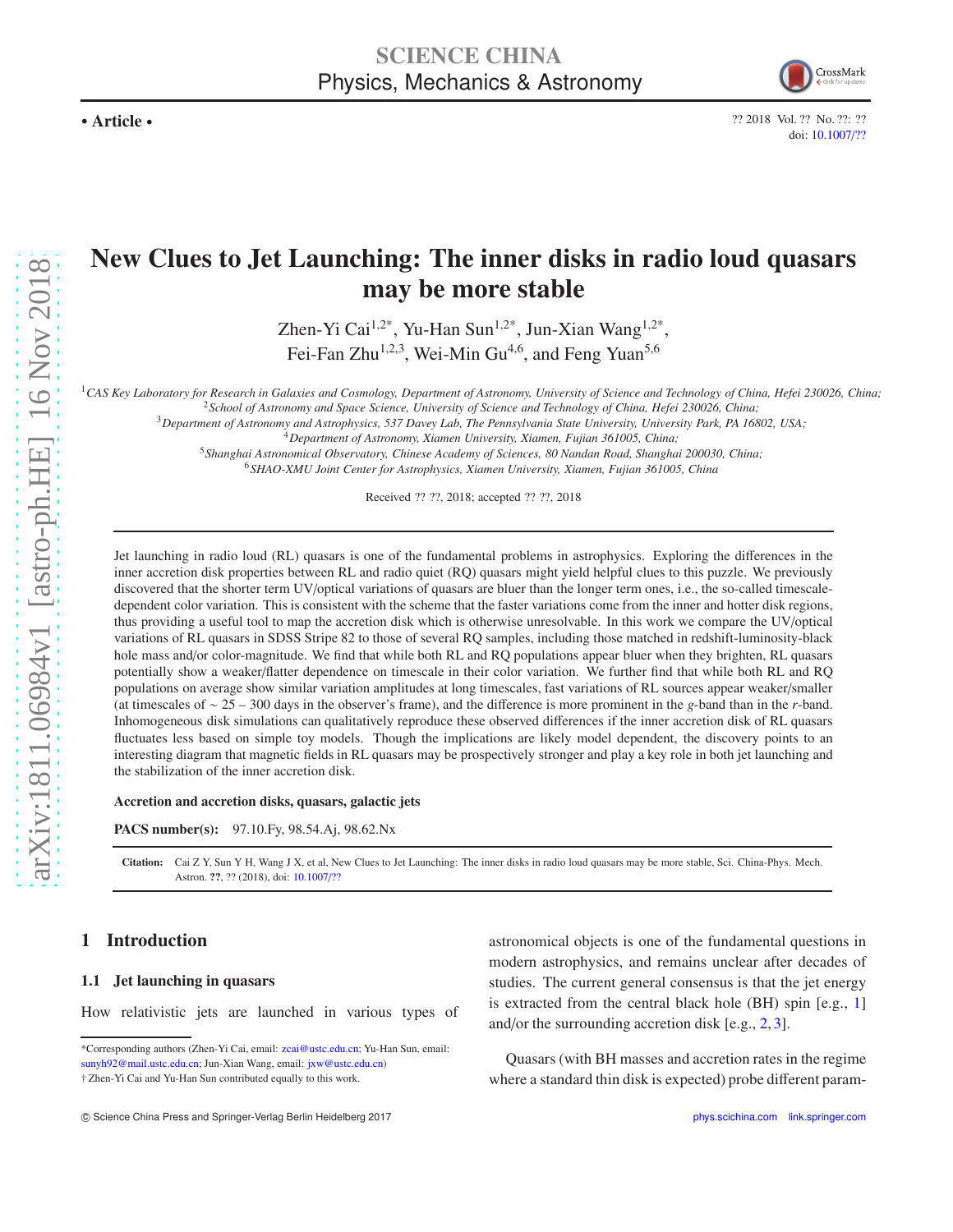eter space regions as compared with the low hard states of X-ray binaries and low luminosity radio galaxies. Therefore their jet launching mechanism might be different [e.g., [4\]](#page-12-0). Conventionally, the ratio of radio to optical flux density (i.e., the radio loudness  $R$ ) is used to separate quasars into radio loud (RL) and radio quiet (RQ) populations. Though the fractions of RL quasars are usually discussed using different flux-limited samples and different optical/radio bands, they are generally around  $~10\%$  (e.g., 15%-20% estimated by Kellermann et al. [\[5\]](#page-12-1) and  $8\% \pm 1\%$  by Ivezić et al. [\[6\]](#page-12-2)). Why are there only a small fraction of RL quasars, and what is the key underlying difference between RL and RQ quasars?

Theoretically, the jet formation in RL quasars leaves imprints on their accretion disk emissions [e.g., [7\]](#page-12-3). Observationally, although the main characteristics of the global UV/optical spectral energy distributions (SEDs; i.e., the integrated disk emission) between these two populations are similar [e.g., [8\]](#page-12-4), moderate SED/color differences between RL and RQ quasars are also reported [e.g., [6,](#page-12-2) [9-](#page-12-5)[12\]](#page-12-6). Comparing the inner accretion disk emissions from RL and RQ quasars would provide useful clues on these differences, though it is always difficult as the disk is unresolvable. Interestingly, it was found that RL quasars tend to have redder extreme-ultraviolet (EUV) radiation, compared with RQ ones [e.g.,  $13$ ]. Punsly  $[14]$  connected such UV deficit to magnetically arrested accretion in the innermost disk regions of RL quasars, which removes energy from the accretion flow as Poynting flux. Meanwhile, such difference in the EUV slope can also be attributed to additional dust reddening [\[15\]](#page-12-9), smaller Eddington ratios, and/or larger BH masses [e.g., [16\]](#page-12-10) in RL quasars, as the observed spectral slope could be determined by many constituents.

In this work we present a useful probe to investigate how the inner accretion disks in RL quasars are distinct from those in RQ ones.

## 1.2 Probing the accretion disk with color variation at various timescales

Quasars are variable from radio to X-ray and gamma-ray. In UV/optical bands, where the disk emission dominates, the variation amplitude is wavelength dependent, in a way that quasars generally show larger variation amplitudes in bluer bands [e.g., [17-](#page-12-11)[26\]](#page-12-12). Since the variations across UV/optical continuum occur almost simultaneously in phase, with a time lag less than 1-2 days [\[17,](#page-12-11) [18\]](#page-12-13), quasars normally appear bluer when they get brighter, which is the so-called "bluer when brighter" (BWB) trend [e.g., [22](#page-12-14)[-24,](#page-12-15) [26\]](#page-12-12).

Recently, we discovered that the BWB trend is timescaledependent for quasars in the Sloan Digital Sky Survey (SDSS) at all redshifts up to  $z \sim 3.5$  [\[24\]](#page-12-15), i.e., the shorter term variations are even bluer than the longer term ones. Such timescale dependence has been confirmed down to the rest-frame EUV bands with the *GALaxy Evolution eXplorer* (GALEX) data [\[27\]](#page-12-16). This discovery can immediately rule out alternative explanations to the BWB trend, including host galaxy contamination and changes in global accretion rate, as these models intuitively imply timescale-independent color variations. More importantly, this discovery indicates that the shorter term variations come from the inner most regions of the accretion disk where the disk temperature is higher, while the longer term variations come from the outer disk regions with lower effective temperature. Using Monte-Carlo simulations, Cai et al. [\[28\]](#page-12-17) showed that a thermal-fluctuating accretion disk model (adjusted from Dexter & Agol [\[29\]](#page-12-18)) can well reproduce the observed timescale dependence in optical and UV bands. A highly interesting consequence from these studies is that one can use variations at different timescales to spatially "resolve" the disk emission.

We note that Ramolla et al. [\[30\]](#page-12-19) found that the *B*/*V* color variation (in flux-flux space) of 3C 120, a broad line radio galaxy, shows rather weak timescale dependence, and our independent analyses of 3C 120 yield similar pattern in both flux-flux and mag-mag spaces [\[28\]](#page-12-17). This rather weak timescale dependence of color variation in 3C 120 hints that RL sources may behave differently compared with SDSS Stripe 82 quasars which are mostly RQ, i.e., the accretion disks in RL sources have properties distinct from those of RQ ones.

In this paper we utilize the light curves of SDSS Stripe 82 quasars to systemically explore whether RL quasars exhibit different timescale dependence in their color variation, compared with RQ ones. We present the data and analyzing method in Section [2,](#page-1-0) and the main results in Section [3.](#page-4-0) The implications of our results and discussions are given in Section [4.](#page-9-0)

## <span id="page-1-0"></span>2 Data and Methodology

#### 2.1 Data

Following Sun et al. [\[24\]](#page-12-15), we utilize the SDSS monitoring data of quasars in Stripe 82 presented by MacLeod et al.  $[31]$ <sup>[1\)](#page-1-1)</sup>, who provided re-calibrated ~ 10 years long light curves in five SDSS bands (*ugriz*) for 9258 spectroscopically confirmed quasars in SDSS Data Release 7 (DR7). Each light curve generally contains ∼ 60 epochs. As shown by Sun et al. [\[24\]](#page-12-15) and Zhu et al. [\[27\]](#page-12-16), large photometric uncertainties may produce significant bias to the observed color variation, es-

<span id="page-1-1"></span><sup>1)</sup> http://[faculty.washington.edu](http://faculty.washington.edu/ivezic/macleod/qso_dr7/DB_QSO_S82.dat.gz)/ivezic/macleod/qso dr7/DB QSO S82.dat.gz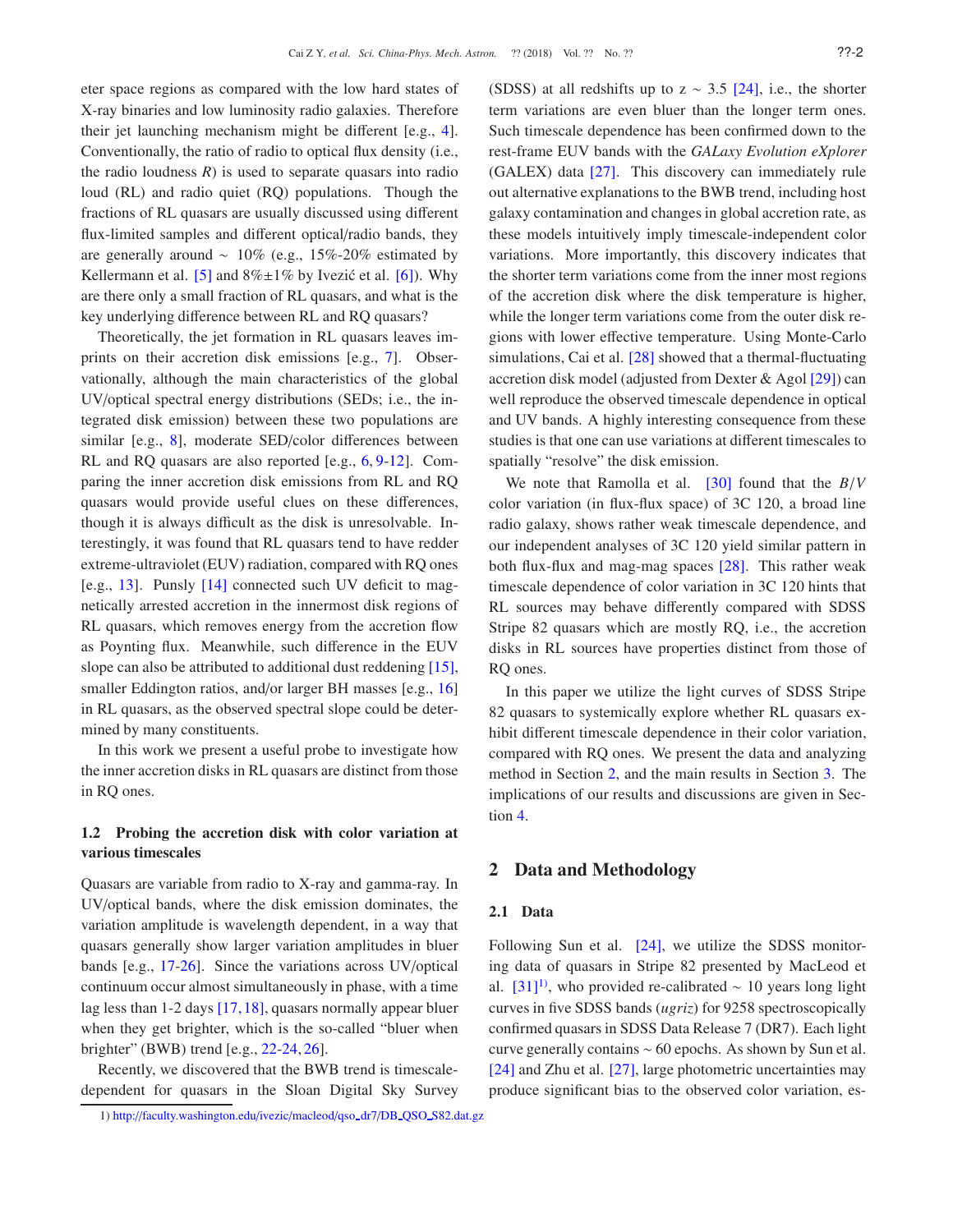pecially at short timescales where the intrinsic variations are weak. In this work we focus on the *g*- and *r*-band light curves, which have the best photometric quality among the five bands (see Figure 2 of Sun et al. [\[24\]](#page-12-15)). We exclude epochs with unphysical photometric magnitudes or with *g*/*r*-band photometric uncertainties greater than 0.1 mag, and only consider sources with more than 20 good epochs. Totally, 260 sources are rejected, including 21 sources with unphysical *g*- and *r*band mean magnitudes in the catalog of MacLeod et al. [\[31\]](#page-12-20).

To explore any difference of color variation between RL and RQ quasars, the resultant 8998 sources are further matched to the SDSS DR7 quasar catalog<sup>[2\)](#page-2-0)</sup> of Shen et al. [\[32\]](#page-12-21) to get their redshift, *z*, BH mass,  $M_{BH}$ , bolometric luminosity,  $L_{bol}$ , the FIRST flag of radio FR type, and radio loudness,  $R = f_{6cm}/f_{2500\text{\AA}}$ , where  $f_{6cm}$  and  $f_{2500\text{\AA}}$  are the flux densities at rest-frame 6 cm and 2500 Å, respectively. There are three sources without counterpart within a matching radius of 18 arcsec, 88 sources without BH mass, three sources without bolometric luminosity, and 1321 sources without FIRST flag (out of FIRST footprints). After rejecting those sources the final sample we derived contains 7185 RQ/undetected quasars  $(R < 10)$  and 416 RL sources  $(R \ge 10)$ .

Examples *g*- and *r*-band light curves of a RL and a RQ quasar, randomly selected from our final sample, are respectively illustrated in Figure [1.](#page-2-1) We note that those quality cuts on light curves do not produce any significant difference in the photometric sampling pattern between RL and RQ quasars we would analyze in this work.

#### <span id="page-2-4"></span>2.2 Quantifying Color Variability at Various Timescales

For each quasar with simultaneous (or quasi-simultaneous) multi-band photometric observations (e.g., the SDSS *g*- and  $r$ -bands in this work) at two epochs, the color variation<sup>[3\)](#page-2-2)</sup> between each epoch pair can be defined as

$$
\Delta C_{rg}(\tau) \equiv \frac{\Delta m_r(\tau)}{\Delta m_g(\tau)} = \frac{m_r(t_2) - m_r(t_1)}{m_g(t_2) - m_g(t_1)},\tag{1}
$$

where  $m_i(t_k)$  is the observed magnitude in *j*-band at epoch  $t_k$ ,  $\Delta m_j(\tau)$  is the difference of *j*-band magnitude between two epochs with time interval of  $\tau$ , and  $\tau = t_2 - t_1$  refers to the timescale of the variation  $(t_2 > t_1)$ . Then, for a large sample of quasars, the ∆*Crg* averaged in each timescale bin describes the ensemble color variation as a function of timescale,  $\tau$ .



<span id="page-2-1"></span>Figure 1 An illustration of the *g*- (green) and *r*-band (red) light curves of RL (top) and RQ (bottom) quasars randomly selected from our final sample.

Unambiguously,  $\Delta C_{rg} > 0$  defines quasars become brighter or dimmer simultaneously in both bands, and then ∆*Crg* < (>) 1 indicates that quasars get bluer (redder) when they brighten. In this work, we nominate the short/long term as the smaller/larger time interval,  $\tau$ . Therefore, the short term variation is bluer than the long term one would mean that  $\Delta C_{rg}$  is smaller with decreasing time interval,  $\tau$ .

Firstly, we exclude epoch pairs for which the time lags are less than 25 days, below which the intrinsic quasar variations are too weak compared with the photometric noise. We also set a  $3\sigma$  cut that rejects epoch pairs, in which the magnitude variations in the  $g - r$  space are statistically insignificant, to further reduce the effect of photometric uncertainties on the measurement of color variation [\[24\]](#page-12-15).

Secondly, we consider only epoch pairs with  $\Delta C_{rg} > 0$ , and using its "median" value to describe the ensemble color variation, rather than the arithmetic/geometric mean one in order to avoid being biased by those extreme values. Following is how the "median" of ∆*Crg* is defined after deepening the understanding of the statistics of ∆*Crg*.

<span id="page-2-3"></span>As an example, the black solid histogram in Figure [2](#page-3-0) shows the real distribution of  $\Delta C_{rg}$  in the shortest timescale bin of 25 – 42.5 days for our RL quasar sample, providing a total of 7912 epoch pairs with ∆*Crg* > 0. A clear scatter of ∆*Crg* is seen, and note a few epoch pairs have very small or large ∆*Crg*.

The observed scatter of ∆*Crg*, however, can only be partially attributed to the photometric uncertainty, indicating an

<span id="page-2-2"></span><span id="page-2-0"></span><sup>2)</sup> https://[users.obs.carnegiescience.edu](https://users.obs.carnegiescience.edu/yshen/BH_mass/data/catalogs/dr7_bh_Nov19_2013.fits.gz)/yshen/BH\_mass/data/catalogs/dr7\_bh\_Nov19\_2013.fits.gz

<sup>3)</sup> According to this nomenclature, one may expect a definition like  $\Delta C(\tau) \equiv [m_e(t_2) - m_r(t_2)] - [m_e(t_1) - m_r(t_1)] = \Delta m_e(\tau) - \Delta m_r(\tau)$  with  $\tau = t_2 - t_1$ . This is of course similar to our definition, but  $\Delta C$  < (>)0 only indicates an object becomes bluer (redder) without any further information on the change of magnitude. Instead, by adopting the ratio of magnitude difference to define the color variation as what we have done, one can easily get an object becomes bluer when it brightens if 0 < ∆*Crg* < 1. For example, a 1.0 mag brightening in the *g*-band and a 0.9 mag brightening in the *r*-band (i.e., an object getting bluer when brightening) would make both the numerator and denominator of eq. [\(1\)](#page-2-3) negative, but the denominator more negative, so one would end up with a positive number less than 1. At long timescales the same object may change instead by 1.0 and 0.95 mag in the *g*- and *r*-bands, so it is not as "blue" and the ratio increases.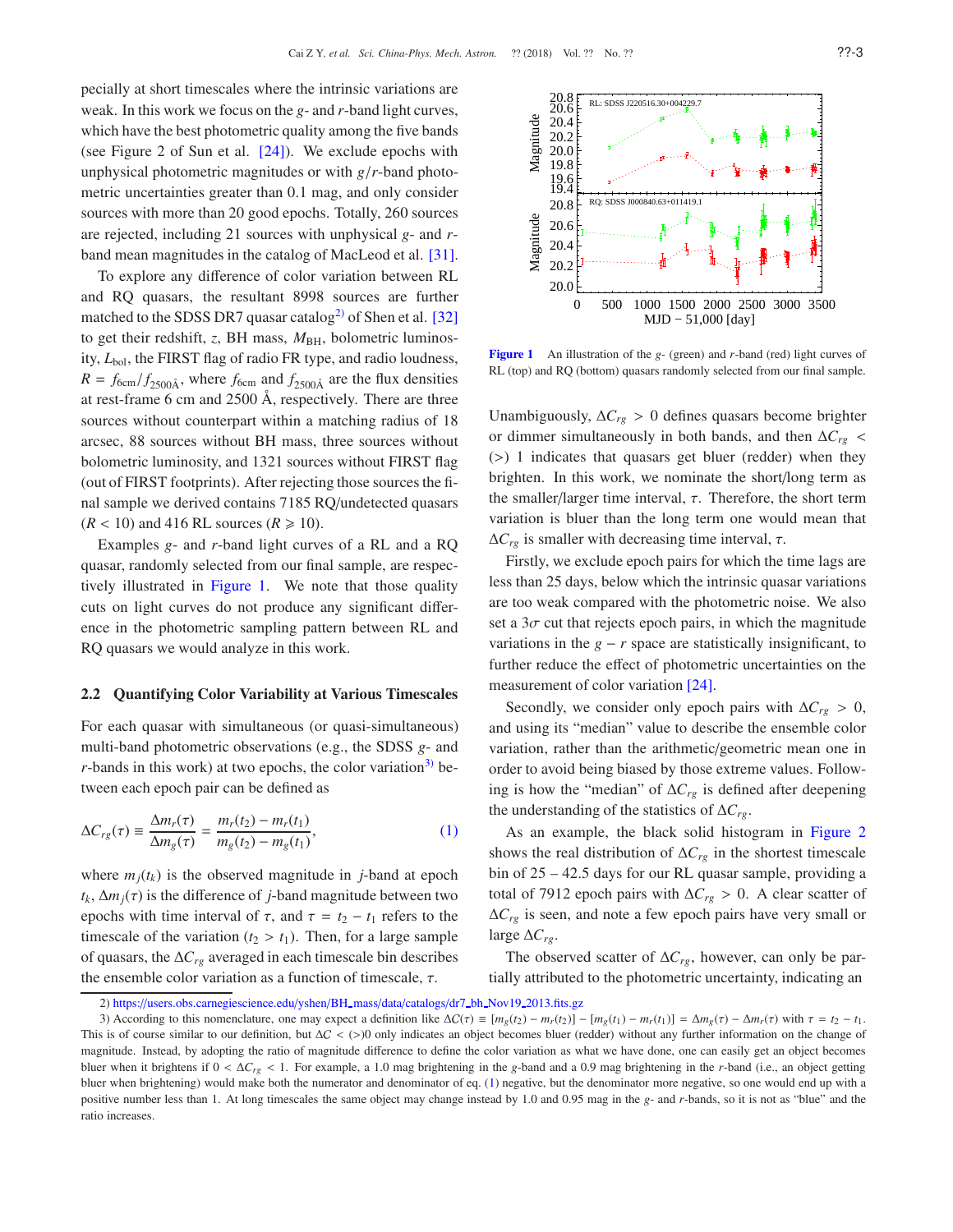

<span id="page-3-0"></span>Figure 2 The histogram distributions of the observed ∆*Crg* for the real RL quasar sample (black solid line) and the simulated ∆*Crg* (blue dashed line; normalized at the peak of the solid histogram; see text for the detailed simulation in order to consider the effect of photometric uncertainty) in the timescale bin of 25 – 42.5 days. Note a few outliers with extreme values. The vertical black solid and blue dashed lines show the standard medians of the real and simulated distributions, respectively. The insert draws several "averages" and their uncertainties of the real ∆*Crg* derived through different approaches. From top to bottom, they are the geometric mean with  $\sigma/\sqrt{N-1}$ uncertainty (grey open circle; but note this uncertainty is obviously underestimated), the geometric mean with bootstrap uncertainty (black filled circle), the standard median with bootstrap uncertainty (red cross), and the revised median with bootstrap uncertainty (blue open diamond; see Section [2.2](#page-2-4) for details).

intrinsic scatter of  $\Delta C_{rg}$ . Here, the scatter due to the photometric uncertainty is retrieved using simulations: for all epoch pairs ( $\Delta m_g$ ,  $\Delta m_r$ ) in the shortest timescale bin, starting from the observed ∆*mg*, we calculate the expected ∆*m<sup>r</sup>* assuming a fixed value of ∆*Crg* (i.e., the vertical black solid line in Figure [2](#page-3-0) for the median value of the black solid histogram). Gaussian photometric uncertainties are then added to  $\Delta m_g$  and  $\Delta m_r$ . The distribution of the simulated  $\Delta C_{rg}$  is over-plotted in Figure [2](#page-3-0) as the blue dashed histogram and its median as the vertical blue dashed line. We note here that for this shortest timescale bin, where the intrinsic flux variation is weakest among all bins, though the photometric uncertainty produces a clear scatter of ∆*Crg*, it has negligible effect to the median value.

The difference between the real and simulated distributions of ∆*Crg* implies that there is an extra intrinsic scatter of ∆*Crg*, which may be attributed to the broad distribution of the quasar properties in our sample, including BH mass, luminosity, redshift, contaminations from the host galaxy and/or emission lines to the broadband photometries, and so on. Studying the exact nature of such intrinsic scatter is beyond the scope of this work.

In this study, we would focus on the average of ∆*Crg*, which provides an ensemble description to the color variation of quasar samples. As the arithmetic mean is obviously an improper choice considering the quasi-log-normal distribution of ∆*Crg*, the geometric mean is plotted in the insert of Figure [2](#page-3-0) as the gray open (or black filled) circle, while the red cross draws the traditional median of ∆*Crg*.

There are essential facts we need to consider before calculating the statistical uncertainty of the average. Firstly, photometric measurement at one epoch may contribute to different epoch pairs, making these epoch pairs statistically dependent. Secondly, since quasars show an intrinsic scatter in their color variation, the multiple epoch pairs from a single quasar, even if they are based on completely independent photometric measurements, can not be considered as statistically independent to each other. For such datasets, the standard estimation of uncertainty,  $\sigma / \sqrt{N_{\text{pair}}^{\text{total}} - 1}$ , where  $\sigma$  and  $N_{\text{pair}}^{\text{total}}$  are the standard deviation and total number of ∆*Crg*, would significantly underestimate the confidence range of the geometric mean (cf. the grey open circle in the insert of Figure [2,](#page-3-0) where  $N_{\text{pair}}^{\text{total}} = 7912$  for the aforementioned timescale bin).

Fortunately, epoch pairs from different quasars are independent to each other, and the uncertainty of the average can be properly obtained through bootstrapping the quasar sample, i.e., measuring the standard deviation of simulated averages from 1000 randomly bootstrapped samples (cf. the error bars of the black filled circle, the red cross, and the blue diamond in the insert of Figure [2\)](#page-3-0). While the averages from different approaches are similar (see the insert of Figure [2\)](#page-3-0), we confirm that the traditional median approach generally yields slightly smaller uncertainty, compared with the geometric mean. This is because the median is insensitive to outliers, thus the traditional median is a better choice here compared with the geometric mean.

As quasars have different variation amplitudes, each quasar does not contribute equally to a given timescale bin since we have filtered out those epoch pairs with insignificant variations. In Figure [3,](#page-4-1) we plot the histogram distribution of the number of ∆*Crg* contributed by each RL quasar in the shortest timescale bin of  $25 - 42.5$  days. There are a total of 7912 positive ∆*Crg*, contributed by a total of 393 RL quasars in this timescale bin. We note that a few quasars provide much more ∆*Crg*, compared with the bulk of the sample. For instance, in Figure [3,](#page-4-1) the vertical line indicates the 80th percentile of source number,  $N_{80\%} = 31$ , for this timescale bin. To the right of the vertical line, 79 ( $\simeq$  20%) quasars contribute 4251 ( $\simeq$  54%)  $\Delta C_{rg}$  in this timescale bin. Therefore, the standard median of ∆*Crg* could thus be biased toward those a few quasars.

To reduce such bias, we assign a lower weight of  $N_{80\%}/N_i$ to each  $\Delta C_{rg}$  from those top 20% quasars with  $N_i$  ≥  $N_{80\%}$  in each timescale bin, where  $N_i$  is the number of  $\Delta C_{rg}$  the *i*th quasar contributes. A weight of unity is given to all ∆*Crg*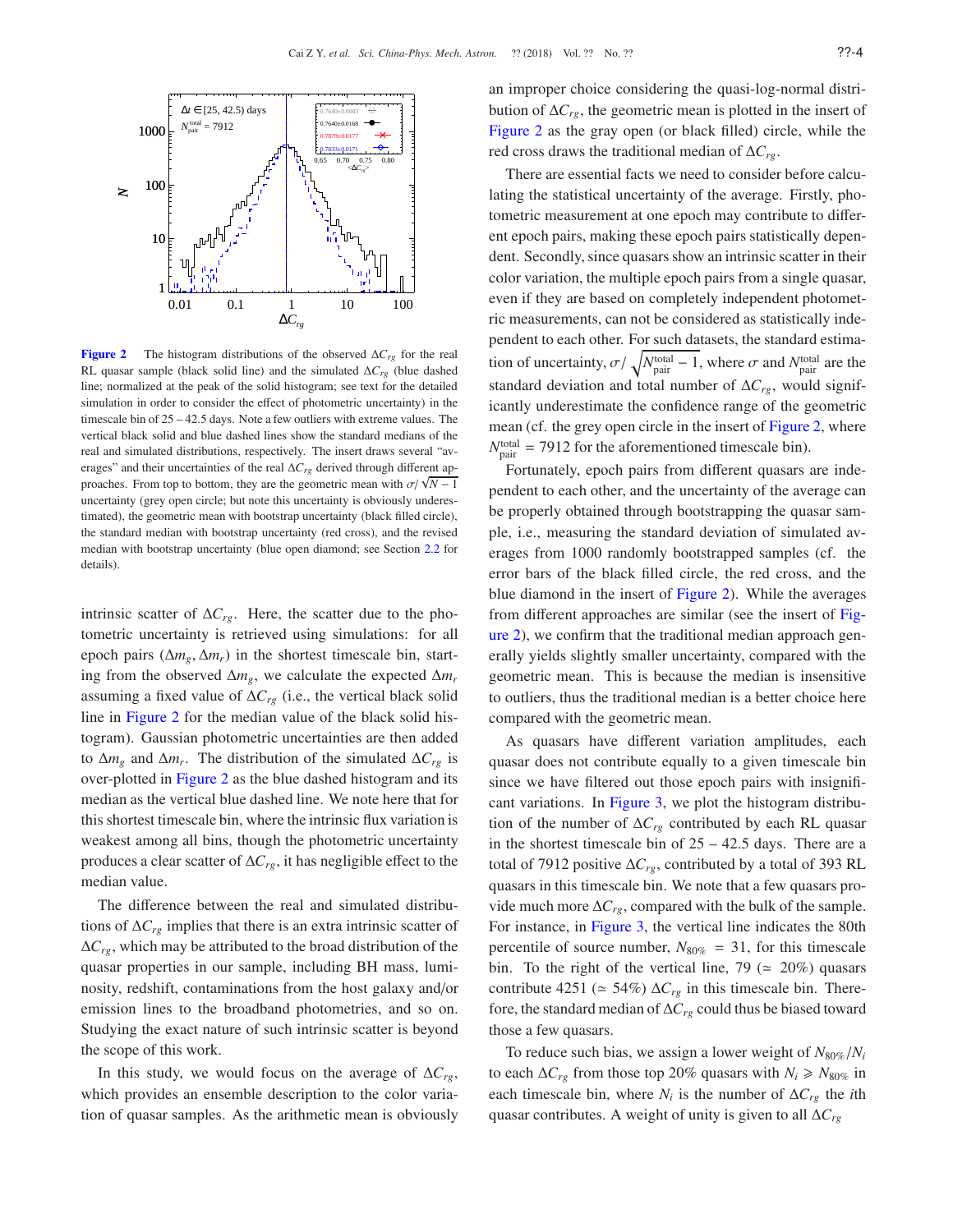

<span id="page-4-1"></span>Figure 3 The histogram distribution of the number of ∆*Crg* contributed by each RL quasar in the timescale bin of  $25 - 42.5$  days. The vertical line plots the 80th percentile of source number,  $N_{80\%}$ , to the right of which  $\simeq 20\%$ quasars contribute to  $\simeq$  54% of the total number of  $\Delta C_{rg}$ .

from the rest 80% quasars. A weighted median of ∆*Crg* can then derived. As expected, in Figure [2,](#page-3-0) we see that this revised median (blue open diamond) is slightly smaller, as well as its uncertainty (by a factor of  $\approx$  3%), compared with the traditional median (red cross).

We conclude that the statistic of the revised median of  $\Delta C_{rg}$  is the best among those approaches we have discussed above. Hereafter, we present results based on this revised median (or the nominated average of  $\Delta C_{rg}$ , i.e.,  $\langle \Delta C_{rg} \rangle$ , means this revised median). We stress that using the traditional median yields consistent results, and does not alter any of the scientific conclusions presented in this work.

# <span id="page-4-0"></span>3 Results

In the top panel of Figure [4,](#page-4-2) we plot the ensemble  $\langle \Delta C_{r\rho} \rangle$ for our whole RL and RQ quasar samples as a function of timescale,  $\tau$ , in the observer's frame<sup>4</sup>. Here  $\Delta C_{rg}$  < (>) 1 indicates that quasars get bluer (redder) when they brighten.

Similar to Sun et al. [\[24\]](#page-12-15), both RL and RQ samples show the BWB trend at all timescales, in a way that the shorter term variations are even bluer than the longer term ones. However, it is interesting that, compared with RQ ones, the color variation of RL sample shows a weaker/flatter timescale dependency, which will be further investigated in the following.

The errorbars in the top panel of Figure [4](#page-4-2) are obtained through bootstrapping the corresponding samples. Note that the errorbars of the data points at various timescales in Figure [4](#page-4-2) are not statistically independent to each other. Instead, they are coupled since a given observation at a certain epoch



<span id="page-4-2"></span>Figure 4 The top panel shows the *r*- versus *g*-band color variations,  $\langle \Delta C_{rg} \rangle$ , for the whole RL (blue open circles) and RQ (red crosses) samples as a function of timescale,  $\tau$ , in the observer's frame. The color variation of RL quasars shows a weaker/flatter timescale dependency with a confidence level of  $\simeq$  99.2% ( $\sim$  2.6 $\sigma$ ) estimated through bootstrapping. The total source number of each sample is nominated within the corresponding bracket at the top-left corner of each panel. (see Section [3\)](#page-4-0)

will contribute to various timescale bins. To assess the statistical significance of the difference in the  $\langle \Delta C_{rg} \rangle$  –  $\tau$  relation between the RL and RQ quasars, we again adopt the bootstrap method to compare the ratio of the  $\langle \Delta C_{rg} \rangle$  at shorter timescales to that at longer timescales. For each bootstrapped RL or RQ sample, we calculate  $\langle \Delta C_{rg} \rangle_{25-125 \text{days}}$  over the three shortest timescale bins of 25-125 days, and  $\langle \Delta C_{rg} \rangle_{550-2800 \text{days}}$ over the six longer timescale bins of 550-2800 days. The longest two timescale bins are excluded as there are much fewer epoch pairs in these bins. Taking 10000 times of bootstrapping, we generate 10000 pairs of (*RC*<sup>RL</sup>, *RC*<sup>RQ</sup>) for the RL and RQ samples, respectively, where the significance or the steepness of color variation with increasing timescale,  $RC \equiv \langle \Delta C_{rg} \rangle_{550-2800 \text{days}}/\langle \Delta C_{rg} \rangle_{25-125 \text{days}}$ , is defined for both samples nominated by the corresponding superscripts. As shown in the bottom panel of Figure [4,](#page-4-2) 99.2% of the 10000

<span id="page-4-3"></span><sup>4)</sup> Note analyzing in the observer's frame ensures that data in each timescale bin equally come from the same sources for our sample. Contrarily using rest-frame timescale bin would be biased: with the data point at longest rest timescale bin dominated by low-*z* sources, and vice versa. Note that there are gaps in the observed timescale coverage, the bias would be even more complicated.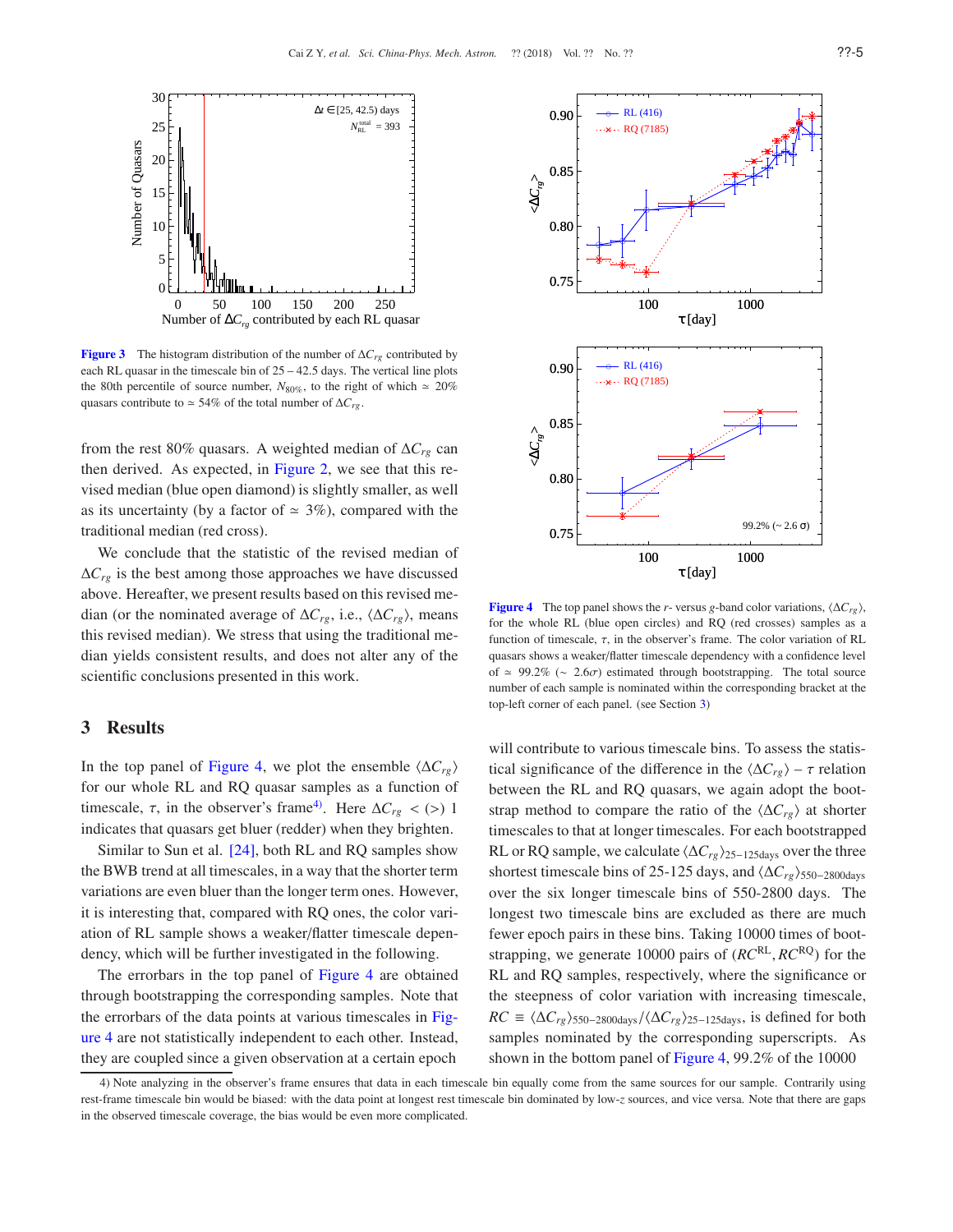

<span id="page-5-2"></span>Figure 5 The distributions of redshift, BH mass, bolometric luminosity, Galactic extinction-corrected  $g - r$  color,  $g$ -band apparent magnitude, and *r*-band apparent magnitude of the whole RL (blue solid line) and RQ (red dotted line) samples. According to the K-S probability,  $P_{KS}$ , the RL quasars have comparable properties of redshift and luminosity, but slightly larger BH mass, redder color, and distinct apparent magnitudes, to those of RQ ones. The total source number of each sample is nominated within the corresponding bracket at the top-left corner of the first panel.

simulations yield smaller *RC* from the RL quasars compared with the RQ ones, indicating that the RL quasars may show a weaker/flatter timescale dependency.

MacLeod et al. [\[20,](#page-12-22) [31\]](#page-12-20) complied these spectroscopically confirmed quasars in Stripe 82, most (∼ 8974) of which were in the SDSS DR5 Quasar Catalog [\[33\]](#page-12-23) and the remaining were confirmed as DR7 quasars [\[34\]](#page-12-24). Following Richards et al. [\[35\]](#page-12-25), the bulk of these flux-limited quasars (with different flux limits for different redshift ranges) were selected based on their location in multi-dimensional SDSS color and magnitude spaces, complemented with the FIRST radio sources [\[36\]](#page-12-26). Due to the complexity of quasar selection in the Stripe 82, our whole RL and RQ samples may have different distributions in redshift, BH mass, Eddington ratio, color, and apparent magnitude, which may bias the aforementioned difference between the two populations. In the following we explore these possible biases by constructing several sub-samples of RL and RQ sources matched in redshift-BH mass-bolometric luminosity (see Section [3.1\)](#page-5-0) or/and colormagnitude (see Section [3.2\)](#page-5-1).

## <span id="page-5-0"></span>3.1 Sub-samples matched in  $z$ - $M_{BH}$ - $L_{bol}$

Figure [5](#page-5-2) plots the distributions of redshift, BH mass, bolometric luminosity,  $g - r$  color, and  $g/r$  apparent magnitudes for the whole RL and RQ samples. All magnitudes and colors are corrected for the Galactic extinction. Based on the Kolmogorov-Smirnov test (hereafter, shortly the K-S test), we see no statistical difference between the two populations in redshift and bolometric luminosity, while RL quasars show slightly larger BH mass and redder *g*−*r* color, consistent with previous studies [e.g., [6,](#page-12-2) [37-](#page-13-0)[39\]](#page-13-1).

In order to test whether the differences in the distributions of BH mass and/or color between RL and RQ quasars lead to the divergence of color variation shown in Figure [4,](#page-4-2) we need to build samples with such properties matched.

Considering the bins of *z*,  $M_{BH}$ , and  $L_{bol}$  plotted in Figure [5,](#page-5-2) we first construct sub-samples for RL and RQ sources by including only sources in those three-dimensional bins which contain both RL and RQ sources. The yielded RL and RQ sub-samples contain 367 and 4582 distinct sources. We further adopt an acceptance-rejection sampling with replacement, to resample the RQ sub-sample to ensure it has the same three-dimensional distributions of redshift, BH mass, and bolometric luminosity as those of the RL sub-sample. After resampling, the RQ sub-sample would contain a few duplicate sources, and each resampling for the RQ subsample will be slightly different, but the resultant color variations are similar thanks to the fact that the parent RQ sample contains numerous sources. Therefore, we only consider a single resampling of the RQ sub-sample, as shown in Fig-ure [6.](#page-6-0) After being matched in  $z$ - $M_{BH}$ - $L_{bol}$ , the distributions of apparent magnitudes for both sub-samples are similar, while the difference between their *g*−*r* color distributions is weaker but still significant. The latter will be further discussed in the next subsection.

Figure [7](#page-6-1) compares the timescale-dependent color variations between the RL and resampled RQ sub-samples matched in  $z$ - $M_{BH}$ - $L_{bol}$ , and the difference between the two populations remains at a confidence level of 98.8%.

### <span id="page-5-1"></span>3.2 The effect of different  $g - r$  color

As mentioned above, the RL sub-sample has redder  $g - r$ color compared with the RQ sub-sample matched in  $z$ - $M_{\text{BH}}$ -*L*bol (Figure [6\)](#page-6-0). This is partly because RQ SDSS quasars were generally color selected, while RL ones were selected based on radio detections. Redder colors could also lead to larger (smaller) photometric uncertainties in the *g*-band (*r*band), and then may lead to a biased measurement of  $\langle \Delta C_{rg} \rangle$ . To check whether our initial two populations are biased by these effects, we construct sub-samples for both RL and RQ sources matched in *z*,  $g - r$  color, and *g* magnitude, containing 347 and 3498 sources, whose relevant distributions are shown in Figure [8.](#page-6-2)

Furthermore, since most of the quasars in Stripe 82 are selected according to the color-magnitude criteria proposed by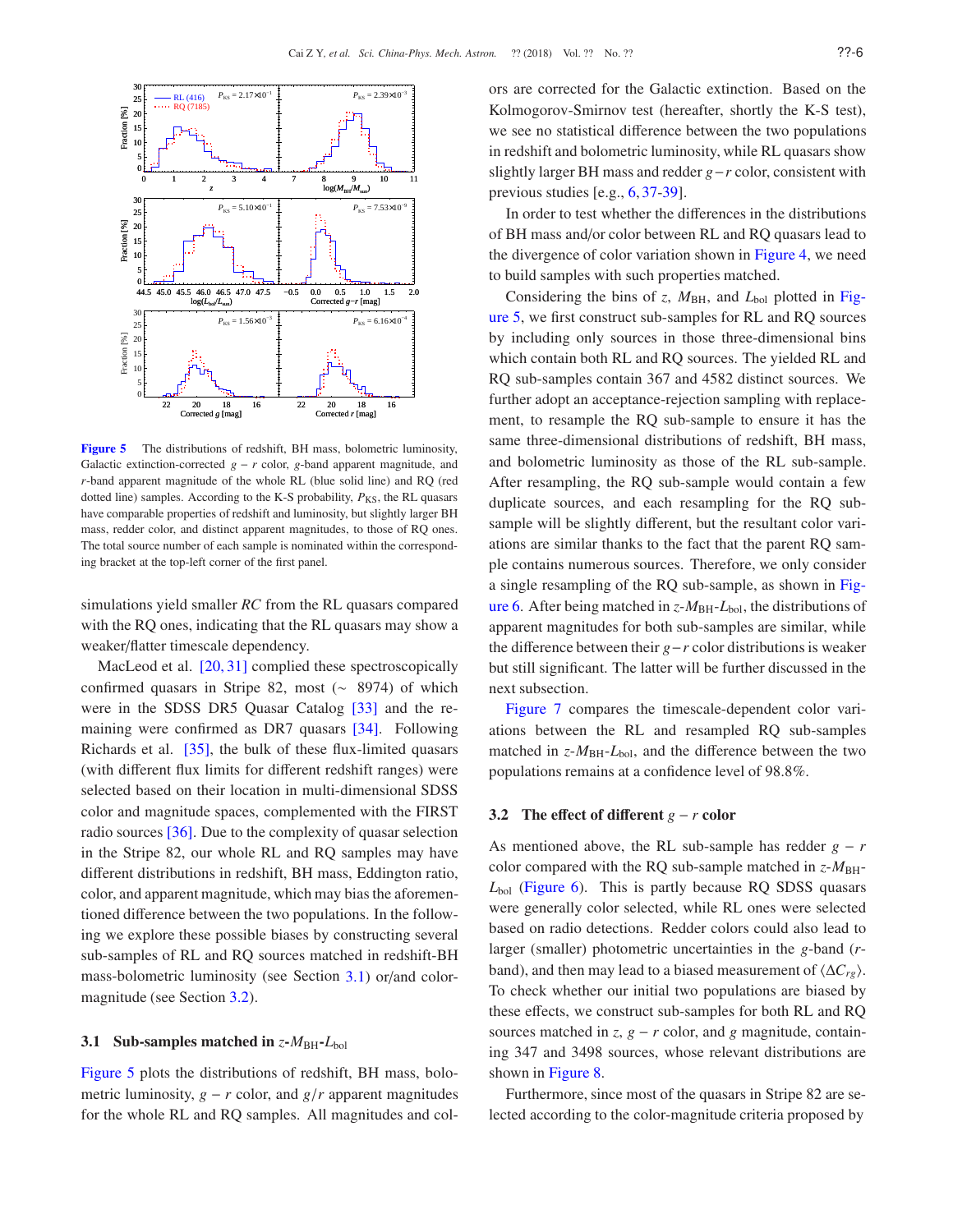

Figure 6 Same as Figure [5,](#page-5-2) but for the RL and resampled RQ sub-samples matched in  $z$ - $M$ <sub>BH</sub>- $L$ <sub>bol</sub>. (see Section [3.1\)](#page-5-0)

<span id="page-6-0"></span>

<span id="page-6-1"></span>Figure 7 Similar as Figure [4,](#page-4-2) but for the RL and resampled RQ sub-samples matched in *z*- $M_{\text{BH}}$ - $L_{\text{bol}}$  (see Section [3.1](#page-5-0) and Figure [6\)](#page-6-0).

Richards et al. [\[35\]](#page-12-25) (see also Schmidt et al. [\[40\]](#page-13-2)), Figure [9](#page-6-3) illustrates the same color-color and magnitude-color diagrams for our RL and resampled RQ sub-samples. Based on the



<span id="page-6-2"></span>Figure 8 Same as Figure [5,](#page-5-2) but for the RL and resampled RQ sub-samples matched in  $z$ ,  $g - r$  color, and  $g$  magnitude. (see Section [3.2\)](#page-5-1)



<span id="page-6-3"></span>Figure 9 The color-color and magnitude-color diagrams for the RL (blue contour and dots for individual) and resampled RQ (red contour; missing individual for clarity) sub-samples matched in  $z$ ,  $g - r$  color, and  $g$  magnitude. The two-dimensional K-S test suggests a similarity between these two sub-samples. (see Section [3.2\)](#page-5-1)

two-dimensional K-S test, the similarity between these twodimensional distributions of both sub-samples suggests that most of them would be selected in the same way using the same color criteria, and then the color selection bias could be negligible for these two sub-samples. These two sub-samples are then used to estimate the corresponding color variations, which are shown in Figure [10.](#page-7-0) The weaker/flatter timescale dependency for the RL sub-sample remains at a confidence level of ∼ 99.0%. Therefore, our initial whole samples are not significantly biased by the color selection criteria, and then we do not restrict our initial sample using color selection not only because the complexity of quasar selection in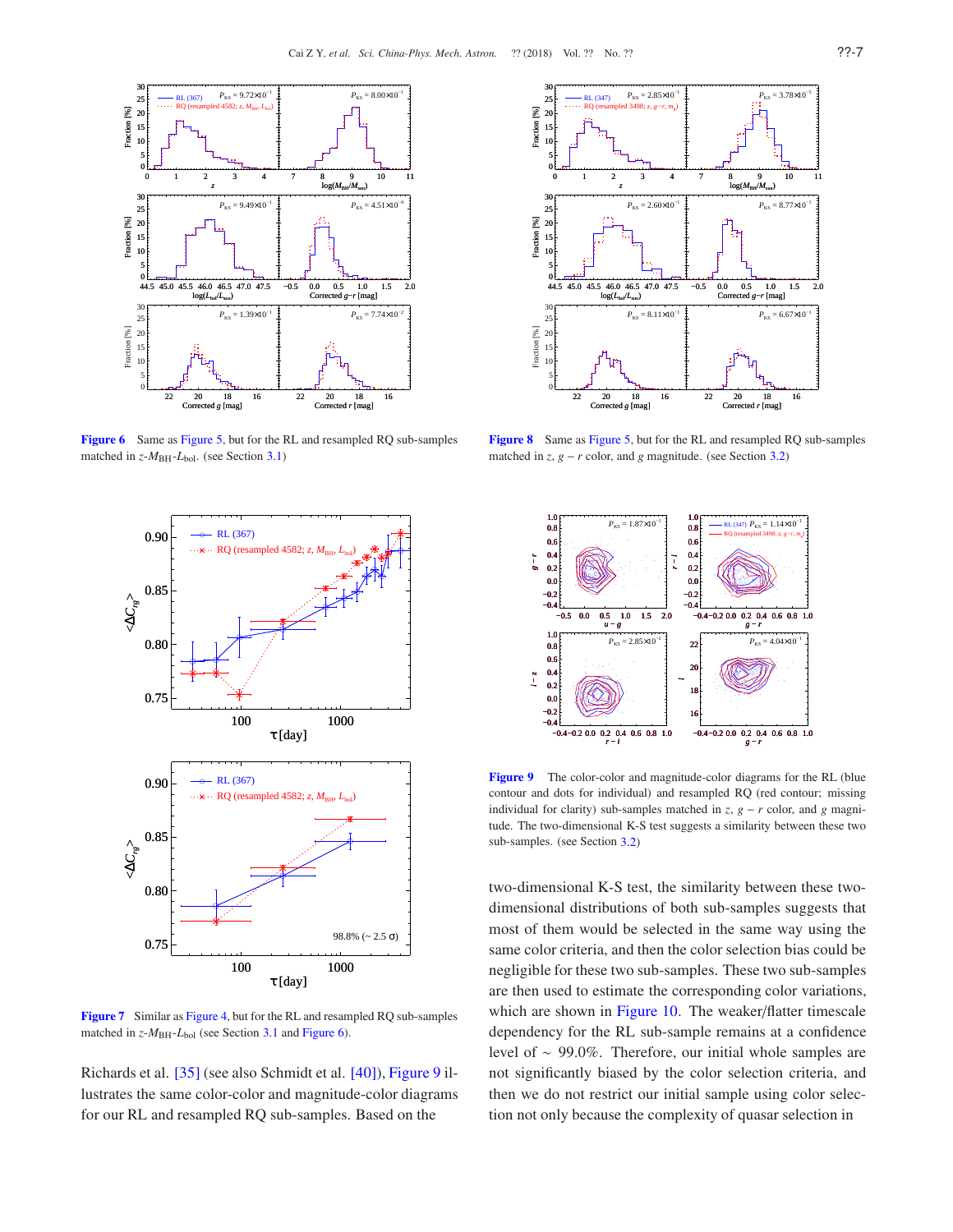

<span id="page-7-0"></span>Figure 10 Similar as Figure [4,](#page-4-2) but for the RL and resampled RQ subsamples matched in *z*,  $g - r$  color, and  $g$  magnitude. (see Section [3.2](#page-5-1) and Figure [8\)](#page-6-2)

Stripe 82 but also to keep as many sources as possible. Note that after matching in  $z$ ,  $g - r$  color, and  $g$  magnitude, the initial source numbers reduce by  $\simeq 16\%$  and 51% for the RL and RQ samples, respectively.

One may have noticed the difference of the BH mass distribution between these two sub-samples from Figure [8.](#page-6-2) Subsamples for RL and RQ sources matched in *z*,  $M_{BH}$ ,  $L_{bol}$ ,  $g-r$ color, and *g* magnitude can be further constructed with the relevant distributions shown in Figure [11.](#page-7-1) Since the source numbers are significantly reduced, i.e., only 162 and 431 for the RL and RQ sub-samples, respectively, we can clearly expect that the resultant color variations possess larger uncertainties and the difference of color variation between RL and RQ sub-samples decreases to a lower confidence level as shown in Figure [12.](#page-7-2)

# <span id="page-7-3"></span>3.3 Excluding sources with BH mass inferred from C iv emission line

The BH masses given in the catalog of Shen et al. [\[32\]](#page-12-21) are viral products of the broad line width and the corresponding continuum luminosity (i.e., H $\beta$  and  $L_{5100\text{\AA}}$  at  $z < 0.7$ , Mg ii



Figure 11 Same as Figure [5,](#page-5-2) but for the RL and resampled RQ sub-samples matched in *z*,  $M_{BH}$ ,  $L_{bol}$ ,  $g - r$  color, and *g* magnitude. (see Section [3.2\)](#page-5-1)

<span id="page-7-1"></span>

<span id="page-7-2"></span>Figure 12 Similar as Figure [4,](#page-4-2) but for the RL and resampled RQ subsamples matched in *z*,  $M_{BH}$ ,  $L_{bol}$ ,  $g - r$  color, and *g* magnitude. (see Section [3.2](#page-5-1) and Figure [11\)](#page-7-1)

and  $L_{3000\text{\AA}}$  at  $0.7 \le z < 1.9$ , and C iv plus  $L_{1350\text{\AA}}$  at  $z \ge 1.9$ ). The bolometric luminosities were computed adopting bolo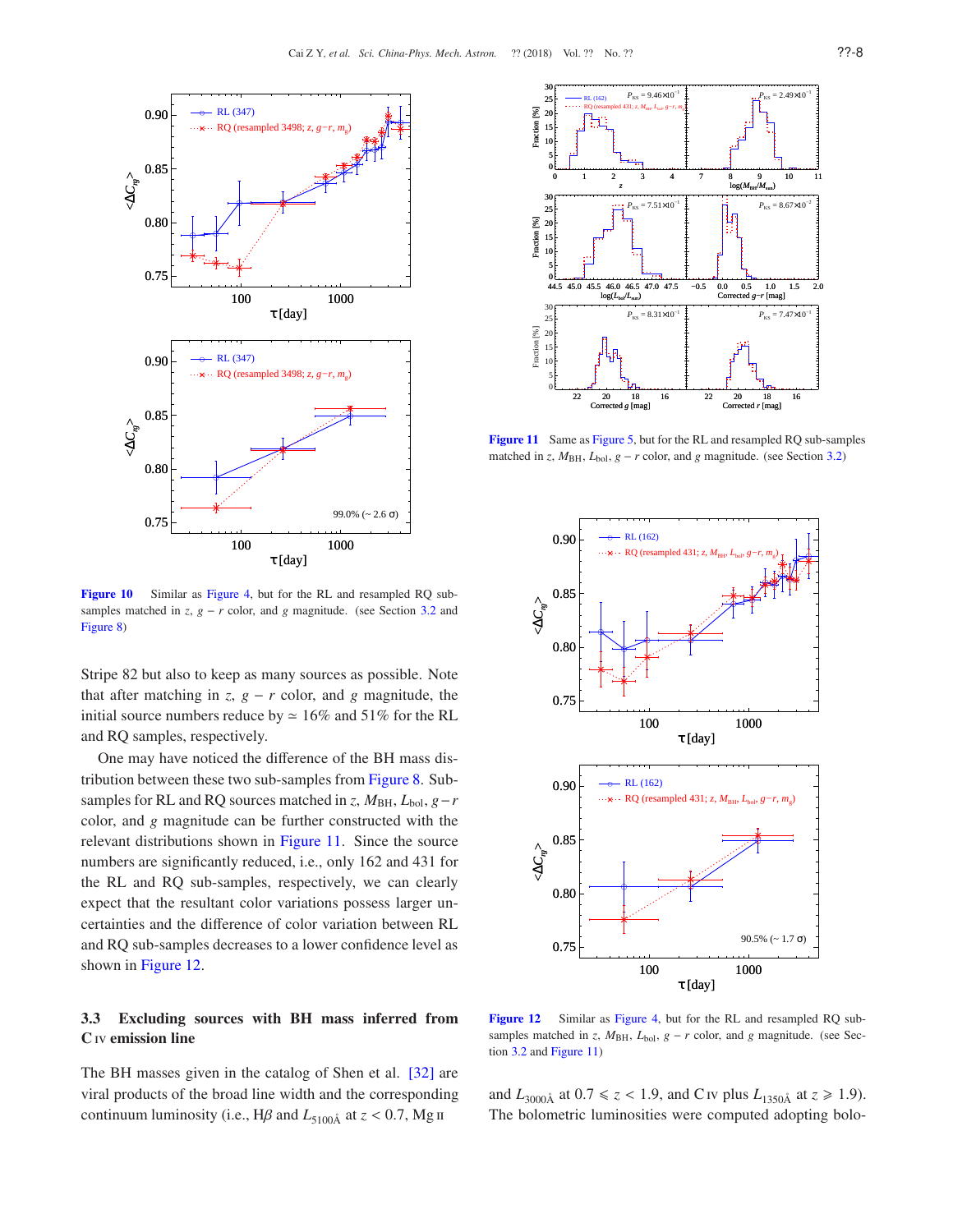metric corrections from the composite SED in Richards et al. [\[41\]](#page-13-3). We note that such bolometric luminosities and BH masses could be systematically biased for RL quasars because 1) for some RL quasars, the jet contribution to the observed continuum luminosities could be significant; 2) there is significant difference in the UV SED between RL and RQ quasars [e.g., [6,](#page-12-2) [9](#page-12-5)[-12\]](#page-12-6). Furthermore, Coatman et al. [\[42,](#page-13-4) [43\]](#page-13-5) have claimed that the BH mass derived using the velocity width of C<sub>IV</sub> broad emission line, which exhibit significant blue asymmetry, can be overestimated by a factor of more than 5. Therefore, we construct sub-samples by excluding those sources with BH mass derived using C<sub>IV</sub> emission line (primarily at  $z \ge 1.9$ ). The corresponding color variations of such sub-samples are shown in Figure [13,](#page-8-0) where the confidence level at which the RL sub-sample shows a weaker/flatter timescale dependency slightly decreases to 93.5%, likely due to the smaller sample sizes (the revised RL and RQ sub-samples contain 301 and 5109 sources, respectively, ∼ 70% of the whole samples). Much larger samples from future surveys would be useful to further confirm the difference in color variation between RL and RQ quasars.

## <span id="page-8-1"></span>3.4 Structure Function

The structure function (SF) measures the variation amplitude as a function of time lag,  $\tau$ , between epochs. Following MacLeod et al. [\[31\]](#page-12-20) (see e.g., Simonetti et al. [\[44\]](#page-13-6) and di Clemente et al. [\[45\]](#page-13-7) for other forms of SF) to calculate the ensemble SFs of our samples in the *g*- and *r*-bands, we adopt

$$
SF_j(\tau) = 0.74 \times IQR,\tag{2}
$$

where IQR is the 25%-75% interquartile range of the *j*-band  $\Delta m_j^{\text{int}}$  distribution. The difference of the intrinsic magnitude,  $\Delta m_j^{\text{int}}$ , between two epochs (e.g.,  $t_1$  and  $t_2$ ) is obtained by subtracting the corresponding photometric errors (e.g., *e*<sup>1</sup> and *e*2) in quadrature from that of the observed magnitude,  $\Delta m_j^{\text{obs}}$ , i.e.,  $\Delta m_j^{\text{int}} = \sqrt{(\Delta m_j^{\text{obs}})^2 - (e_1^2 + e_2^2)}$ , where the radicand is set to zero if it is negative and kept to include the information of tiny variations. This form is insensitive to outliers in the light curve due to poor photometric quality and is especially effective at short time lags where the intrinsic variations are weak [\[31\]](#page-12-20).

It is known that caution is required when inferring the potential characteristic timescales from the SF [e.g., [46\]](#page-13-8). We stress that in this work we do not use the SFs to parameterize the quasar variations. Instead, we simply compare the ensemble SFs of RL and RQ samples (i.e., to compare the typical variation amplitudes at different timescales). We further note that the light curves of these sources have similar sampling pattern (cf. Figure [1\)](#page-2-1), validating the direct comparison.



<span id="page-8-0"></span>Figure 13 Same as Figure [4,](#page-4-2) but for the RL and RQ sub-samples excluding sources with BH mass derived using C *v* emission line (primarily at  $z \ge 1.9$ ). (see Section [3.3\)](#page-7-3)

In the top panel of Figure [14,](#page-9-1) we plot the ensemble SDSS *g*- and *r*-band SFs for the whole RL and RQ samples in the observer's frame. Greater amplitudes are found in the *g*-band (than in the *r*-band) for both RL and RQ quasars, consistent with former results that AGNs generally show larger variation amplitudes in bluer bands, or the BWB trend. The amplitude of *g*-band SF is comparable to that derived by MacLeod et al. [\[31\]](#page-12-20) (see their Figure 5). We note that at long timescales (> 500 days), RL and RQ quasars show similar variation amplitudes, consistent with previous studies [e.g., [20,](#page-12-22)[47,](#page-13-9)[48\]](#page-13-10) which compared long term variation amplitudes of these two populations. Interestingly, for the first time we see weaker variations in both the *g*- and *r*-bands (more prominent in the *g*band) at shorter timescales ( $\sim$  25 – 300 days) in RL quasars, compared with those of RQ ones.

Following Zhu et al. [\[27\]](#page-12-16), we also obtain a  $\Delta C_{rg}^{\rm SF-ratio}$  –  $\tau$ relation directly inferred from the ratio of *r*- to *g*-band SFs, i.e.,  $\Delta C_{rg}^{\text{SF–ratio}}$  ≡  $\text{SF}_{r}/\text{SF}_{g}$ , as illustrated in the lower panel of Figure [14.](#page-9-1) This plot is more or less consistent with Figure [4,](#page-4-2) showing a potentially weaker/flatter relation for RL sources. Note that to derive the color variation as shown in Figure [4](#page-4-2) we have only selected those epoch pairs with statistically sig-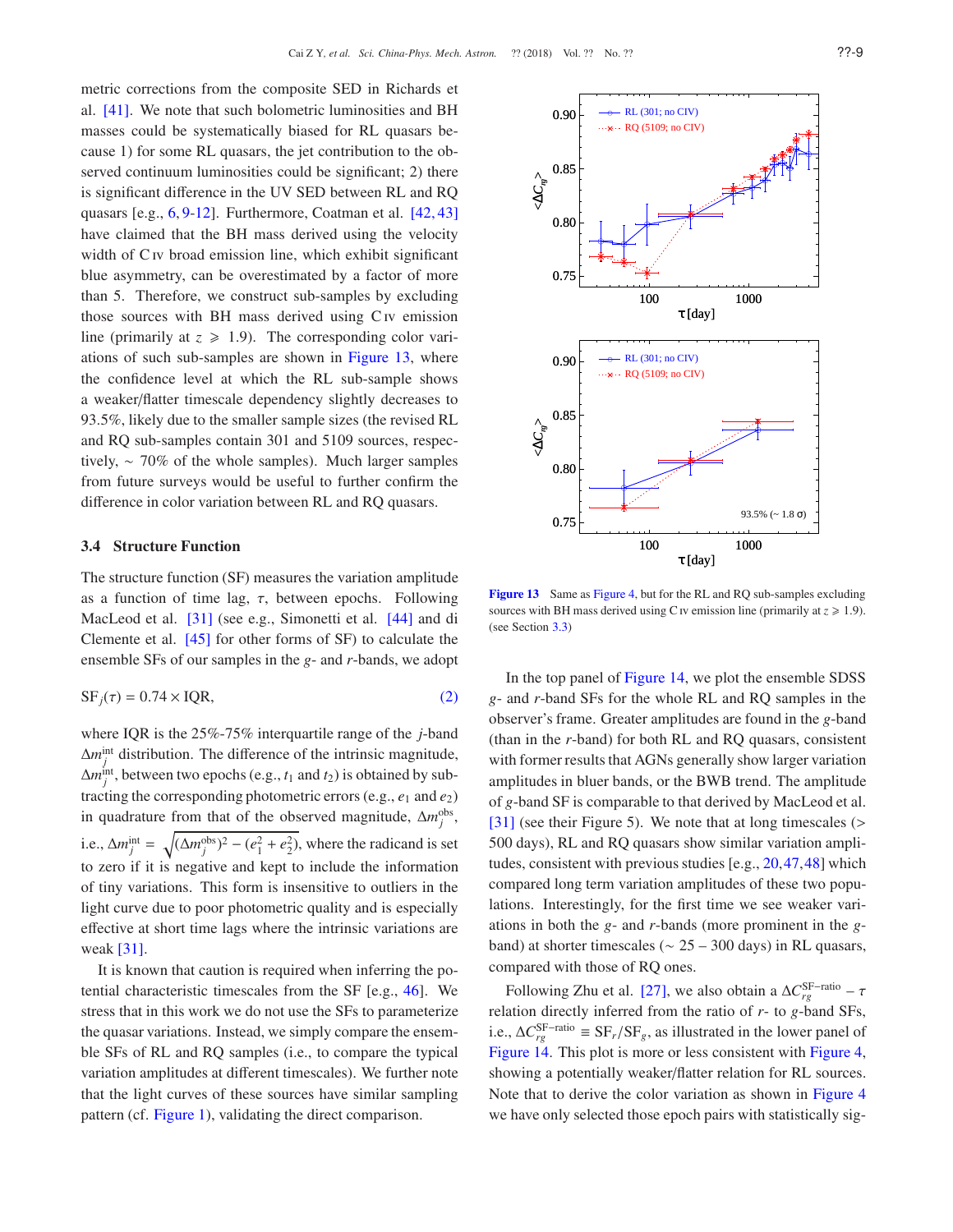nificant variations (see Section [2.2\)](#page-2-4), while the  $\Delta C_{rg}^{\rm SF-ratio}$  is obtained from the ratio of SFs derived using all epoch pairs including a large number of those with variations dominated by photometric uncertainties. This could be the reason that the difference of the  $\Delta C_{rg}^{\rm SF-ratio}$  –  $\tau$  relation between RL and RQ samples shown in the bottom panel of Figure [14](#page-9-1) is less significant.

It is known that blazars show strong intra-night optical variability [INOV; e.g., [49\]](#page-13-11), which seems in contrast to our finding of weaker variations in RL quasars at timescales of  $~\sim~25-300$  days. However, studies excluding blazers and highly optical polarized core-dominated quasars have shown similar duty cycles and INOV amplitudes between RL and RQ quasars [\[50-](#page-13-12)[52\]](#page-13-13). Therefore, the weaker variations in our RL quasars at timescales of  $\sim$  25 – 300 days we detect does not necessarily contradict with INOV studies. Unfortunately, limited by photometric uncertainties, we are unable to extend the SFs to even shorter timescales.

## <span id="page-9-0"></span>4 Discussion

We have shown that both RL and RQ quasars show timescale dependence in their color variations, in a way that the shorter timescale variations are bluer than the longer term ones. However, RL sources on average exhibit a potentially weaker/flatter dependence on timescale.

Based on the inhomogeneous accretion disk model firstly developed by Dexter & Agol [\[29\]](#page-12-18), Cai et al. [\[28\]](#page-12-17) have demonstrated that a revised thermal-fluctuating disk model can well recover the observed timescale dependence of the color variation observed in quasars [\[24\]](#page-12-15). While the observed timescale dependences in both populations suggest the variations could be due to thermal fluctuations in the accretion disk [\[28,](#page-12-17) [53\]](#page-13-14), the different dependence of color variation between RL and RQ populations may hint that the inner disk properties are distinct, and can be investigated through inhomogeneous disk simulations.

#### <span id="page-9-2"></span>4.1 Simulations with inhomogeneous disk models

A standard thin disk model (surrounding a non-rotating BH) is assumed by Cai et al. [\[28\]](#page-12-17) to simulate the thermal fluctuations in accretion disk. The disk is split into individual zones, the temperatures of which (in logarithm space) are subject to random and independent fluctuations following damped random walk process[\[54\]](#page-13-15). Such damped random walk process is described by two key parameters, which are the characteristic timescale,  $\tau$ , and the variation amplitude at infinite timescale,

<span id="page-9-1"></span>Figure 14 Top panel: The *g*- (green) and *r*-band (red) SFs for the whole RL (solid line) and RQ (dotted line) samples. Bottom panel: The color variations for the whole RL (blue solid line) and RQ (red dotted line) samples directly inferred from the ratio of *r*- to *g*-band SFs as shown in the upper panel. (see Section [3.4\)](#page-8-1)

 $\sigma$ <sub>1</sub>. . As assumed by Cai et al. [\[28\]](#page-12-17), the characteristic timescales of the thermal fluctuations in the disk is radiusdependent (i.e.,  $\tau \sim r$ ), while  $\sigma_1$  is constant.

Below we consider four different diagrams to investigate what kind of revisions to the inhomogeneous thin disk model of Cai et al. [\[28\]](#page-12-17) can yield a weaker/flatter timescale dependence as we observed in RL quasars:

A) The accretion disk in RL quasar is truncated at a break radius,  $r_{\text{br}}$ ;

B) The inner accretion disk in RL quasar is cooler compared with that in RQ one, following

$$
\log T^{\text{RL}}(r) = \log T^{\text{RQ}}(r) - A_{\text{T}} \times \exp(-r/r_*); \tag{3}
$$

C) The inner accretion disk in RL source is more stable with smaller  $\sigma_1$ :

$$
\sigma_1^{\text{RL}}(r)/\sigma_1^{\text{RQ}}(r) = 1 - A_\sigma \times \exp(-r/r_*); \tag{4}
$$

D) The inner accretion disk in RL quasar fluctuates more slowly with larger  $\tau$ :

$$
\tau^{\text{RL}}(r)/\tau^{\text{RQ}}(r) = 1 + A_{\tau} \times \exp(-r/r_*); \tag{5}
$$

where  $r_*$  is the typical transition radius in each model, and  $A_i$ the adjusted amplitude corresponding to its subscript, *i*.

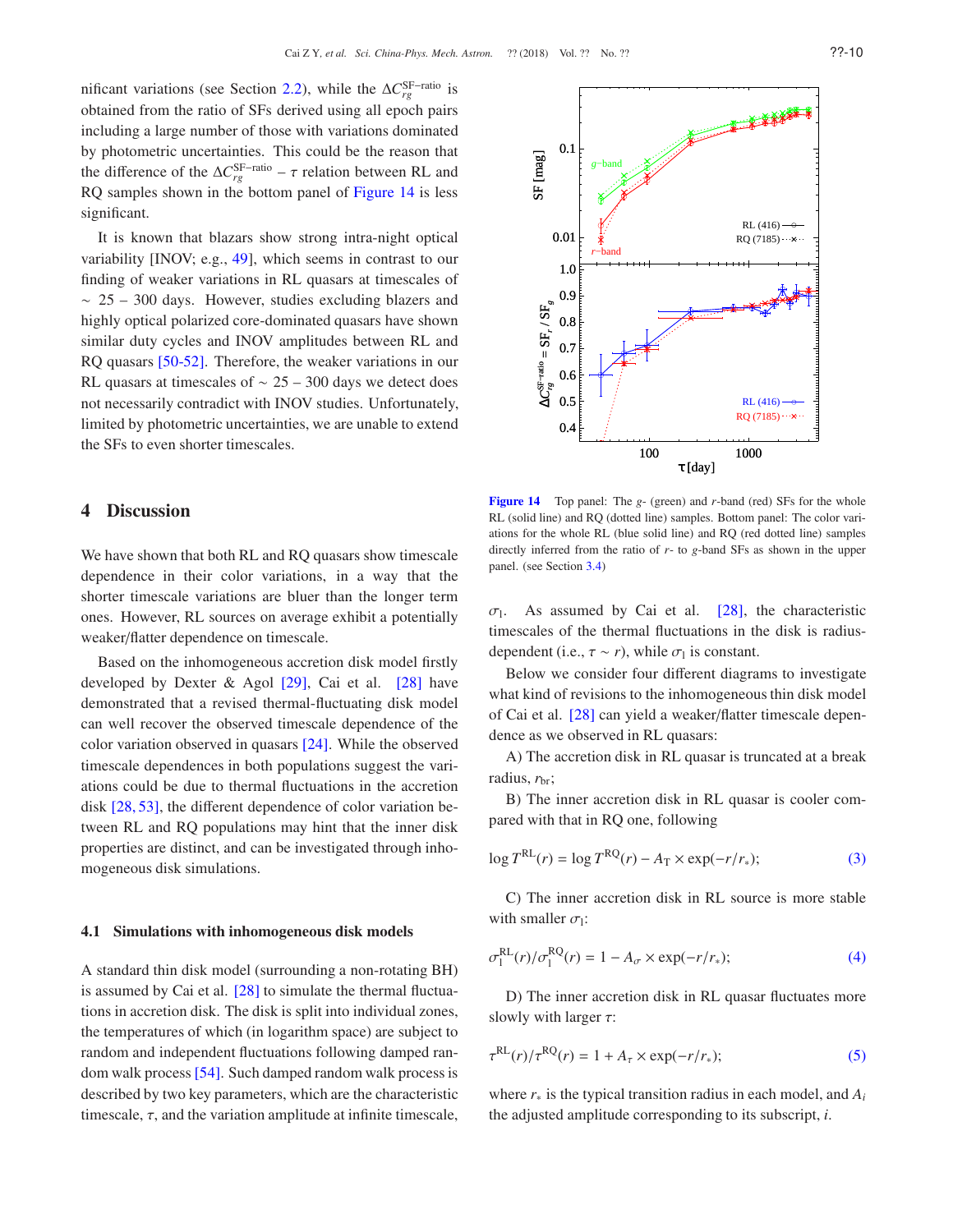

<span id="page-10-0"></span>**Figure 15** The simulated  $\Delta C_{rg}$  –  $\tau$  relations (left column), SFs (middle-left column), mean SEDs (middle-right column), and the relevant properties as a function of radius (right column), compared between the reference inhomogeneous accretion disk model of Cai et al. [\[28\]](#page-12-17) ( $r_{\rm br} = 6 r_{\rm g}$ ,  $A_T = 0$ ,  $A_{\sigma} = 0$ , and  $A<sub>T</sub> = 0$ ) for RQ quasars (thin solid lines) and our four adjusted models for RL quasars (thick dashed lines): (A) The accretion disk truncated at a break radius,  $r_{\text{br}} = 20$   $r_g$ ; (B) Cooler disk temperature at inner disk ( $A_T = 0.5$  with  $r_* = 20$   $r_g$ ); (C) Smaller variation amplitude,  $\sigma_1$ , at inner disk ( $A_\sigma = 1.5$  with  $r_* = 20$   $r_g$ ); (D) Slower temperature fluctuation at inner disk ( $A<sub>r</sub> = 1.5$  with  $r<sub>∗</sub> = 50$   $r<sub>g</sub>$ ). For comparison, also shown are the observed  $\langle \Delta C_{rg} \rangle - \tau$  relations from Figure [4](#page-4-2) (blue open circles and red crosses for the whole RL and RQ samples, respectively), and then the simulated relations are also vertically shifted downward with negative numbers nominated within the corresponding parentheses (see Section [4.1\)](#page-9-2).

In each paradigm, other model settings are kept identical for RL and RQ quasars. Following Cai et al. [\[28\]](#page-12-17), we simulate the *g*- and *r*-band light curves for each of these diagrams, adopting redshift  $z = 1.7$ , BH mass  $M_{BH} = 5 \times 10^8$   $M_{sun}$ , and accretion rate  $\dot{M} = 1 M_{sun}$  yr<sup>-1</sup>. The characteristic timescale at the innermost radius, i.e.,  $6 r_{\rm g}$ , of a thin disk is set to 10 days and the variation amplitude  $\sigma_1$  to 0.2 dex (if not revised for RL quasars accordingly). For each set of parameters, we simulate the *g*- and *r*-band light curves in step of 1 day in the rest-frame for 100 sources with an observed time length of 10 years, similar to that of SDSS quasars. Furthermore, we have used the same random numbers among different sets of parameters in order to highlight the effects of the corresponding parameters. Averaging over these simulations, we draw in Figure [15](#page-10-0) the simulated  $\Delta C_{rg}$  –  $\tau$  relation, the *g*-/*r*band SFs, the mean disk SEDs, and the relevant properties as a function of the disk radius. In the lower left two panels, the observed data from Figure [4](#page-4-2) are over-plotted for comparison; the models are also shifted vertically following Cai et al. [\[28\]](#page-12-17) to match the observed amplitudes of ∆*Crg* at longer timescales.

We see that, while model A and model B can reproduce redder mean SEDs, they both predict stronger variations in amplitude<sup>[5\)](#page-10-1)</sup> (larger SFs) and much bluer color variations (smaller ∆*Crg*) with identical tendencies, which appear inconsistent with our observations. A marginally flatter relation, a globally smaller SF, and a bluer mean SED are implied by model C, which are partly consistent with our observations. Interestingly, model D can yield a flatter  $\Delta C_{rg}$  –  $\tau$  relation, and smaller variation amplitudes (only at shorter timescales), well consistent with our discoveries. Meanwhile, model D does not alter the mean  $\text{SED}^6$ . Both model C and model D correspond to more stable inner accretion either with smaller variation amplitude or slower variation. We note that while model A or model B alone is inconsistent with our observation, this study does not necessarily rule out the paradigms in these models as they might be at work together with model C and model D.

Therefore, such comparison suggests that the inner accretion disks in RL quasars may be more stable, with smaller fluctuation amplitudes and possibly with also longer characteristic timescales, compared with those in the RQ ones with

<span id="page-10-1"></span><sup>5)</sup> The stronger variation is due to the fact that in model A and model B, there are less disk zones which contribute to observed emission in the *g*- and *r*-bands. More disk zones fluctuating independently would naturally reduce the variation amplitude of the integrated emission [\[28\]](#page-12-17).

<span id="page-10-2"></span><sup>6)</sup> Stronger fluctuations would yield bluer mean SEDs as each disk zone is more likely to have higher temperature, while the total emission from the disk averaged over a long time interval remains unchanged [\[28\]](#page-12-17).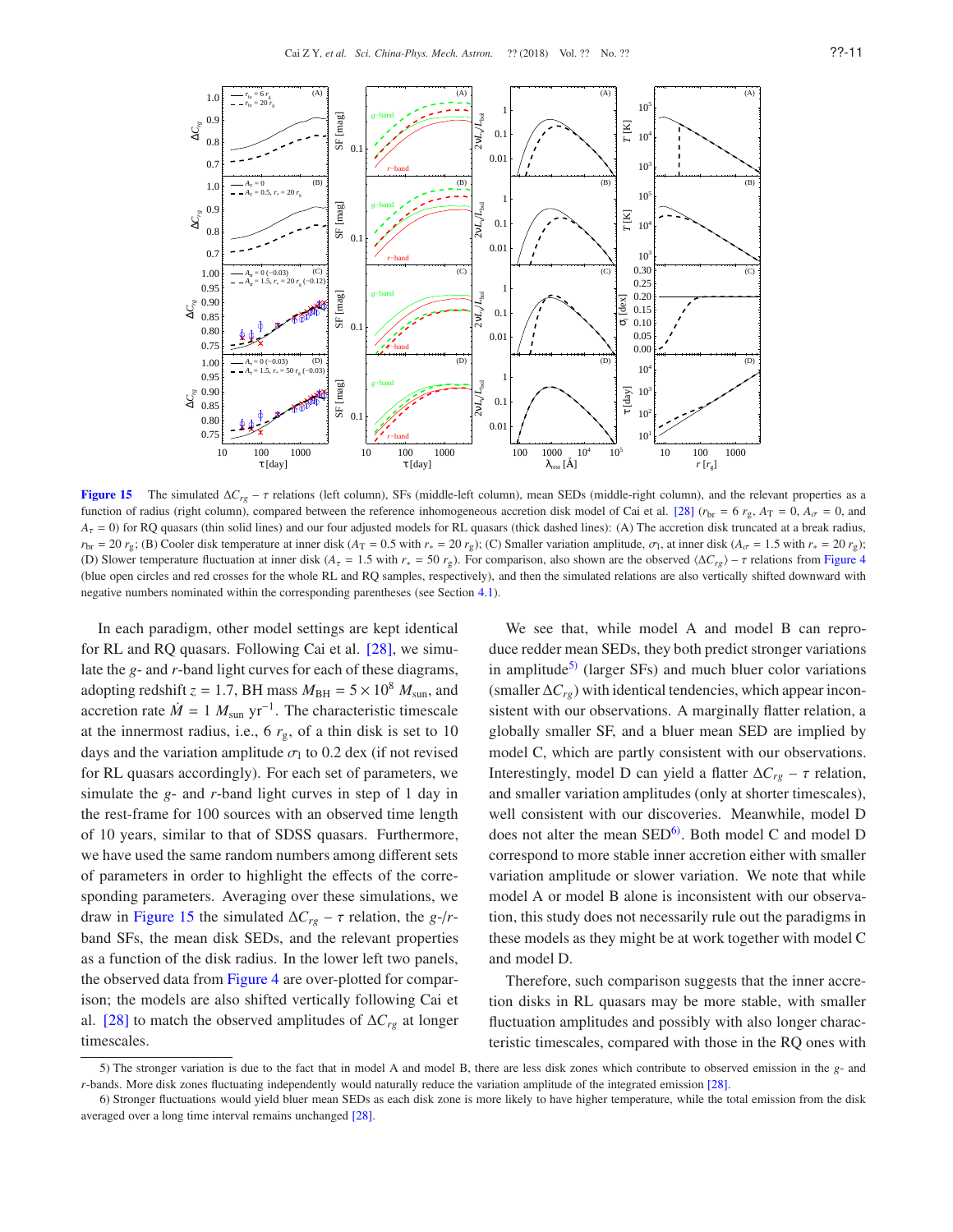similar redshifts, BH masses, and bolometric luminosities. Note that, besides these differences in the inner disk, the difference of mean SEDs between RL and RQ quasars may be also attributed to their intrinsic difference of BH spins which introduces different innermost stable circular orbits. The difference in BH spin between RL and RQ quasars has also been suggested by various studies [e.g., [55,](#page-13-16) [56\]](#page-13-17). Further detailed comparisons and discussions will be delayed for future work.

### 4.2 Alternative possibilities?

In additional to disk fluctuations, there are other factors which may contribute to the observed UV/optical variations in quasars. For RL sources, the jet contamination might be non-negligible. A possible logic to link the jet contamination to the flatter timescale dependence of the color variation in RL quasars is that the jet component, redder than the disk emission, may contribute more to the observed variations at shorter timescales, thus yielding a flatter  $\Delta C_{r}$  –  $\tau$  relation. However, we do not see stronger variations in our RL sources at shorter timescales compared with the RQ ones, and the ob-servation indeed shows an opposite trend (see Figure [14\)](#page-9-1).

Furthermore, according to MacLeod et al. [\[20\]](#page-12-22), only quasars with highest radio loudness  $(R > 1000)$  show stronger variations compared with the RQ ones, suggesting that the jet contamination to the UV/optical emission and variation is minor for most RL quasars. Excluding quasars with radio loudness  $R > 1000$  (79 of 416 RL sources) from our analyses does not alter the results we present in this work.

The X-ray reprocessing may also play a role in producing the UV/optical variations in quasars. It is found that RL quasars tend to have higher X-ray-to-optical ratios [e.g., [57,](#page-13-18) [58\]](#page-13-19), thus in this population the X-ray reprocessing could be more important and may lead to a flatter ∆*Crg* –  $\tau$  relation as reprocessing could yield timescale-independent color variation [\[59\]](#page-13-20). However, this possibility is unlikely either as we do not see stronger variations in RL quasars, particularly at shorter timescales. Besides, as found by Miller et al. [\[60\]](#page-13-21), the radio-intermediate quasars are only modestly Xray bright relative to RQ quasars, and only RL quasars with high radio luminosities and  $R \ge 3000$  (28 out of 416 in the whole RL sample) become strongly X-ray bright. Furthermore, stronger X-ray emission in RL sources may not necessarily lead to stronger X-ray reprocessing, considering the Xray corona could be relativistically outflowing [e.g., [61-](#page-13-22)[63\]](#page-13-23).

## 4.3 Clues to Jet Launching in quasars

Our inhomogeneous disk simulations suggest that the inner accretion disks in RL quasars may be more stable, compared with those in RQ ones. The physical origin of the UV/optical disk fluctuations is still poorly known. Interestingly, theoretical works show that the thin accretion disks could be stabilized by strong magnetic fields [e.g., [64-](#page-13-24)[67\]](#page-13-25). Meanwhile, a strong magnetic field is commonly believed to be essential for jet launching  $[1, 2, 68]$  $[1, 2, 68]$  $[1, 2, 68]$ . Such strong magnetic fields have been detected in the jet bases of some individual RL AGNs [e.g., [69,](#page-13-27) [70\]](#page-13-28), though we have little knowledge on the strength of magnetic field in RQ ones. The differences between RL and RQ quasars we present in this work therefore suggest RL quasars have stronger magnetic field in their inner region, which makes the disk more stable, and is one of the key underlying differences between the two populations.

The suppression of disk fluctuations by the stronger magnetic fields in RL quasars could be more prominent than what we observed in this work, considering jet could also contribute to the observed variations.

We remark that while our simulations of inhomogeneous disk emission are helpful to interpret the observations we present in this work, such toy models (with modifications to thin disk) are still rather simple. Particularly, we simply assume non-rotating BHs, which could be improper as BH spin could be a key factor behind the jet launching in quasars [e.g., [1,](#page-11-0) [71\]](#page-13-29). Thin disk surrounding fast rotating BH can extend to smaller inner radii than what we adopted in this work (i.e.,  $6 r_g$ ). Therefore, the fact that our mode A and model B are incompatible to the observations does not necessarily rule out the possibility that the inner accretion disks in RL quasars are truncated or cooler (within much smaller radius) than those in RQ ones. Extensive simulations considering the effect of BH spin will be carried out in the near future.

Nevertheless, the findings of this investigation indicate that the inner accretion disks in RL quasars may be more stable than those in RQ ones. The difference could be due to the stronger magnetic field in the RL quasars, which is essential to both jet launching and inner disk stabilization.

*We acknowledge the anonymous referee for valuable comments. We thank Xinwu Cao for helpful discussion. This work is supported by National Basic Research Program of China (973 program, grant No. 2015CB857005) and National Science Foundation of China (grants No. 11233002, 11421303, 11503024* & *11873045). J.X.W. thanks support from Chinese Top-notch Young Talents Program, and CAS Frontier Science Key Research Program (QYZDJ-SSW-SLH006). Z.Y.C. acknowledges support from the Fundamental Research Funds for the Central Universities. F.Y. thanks the grant from the Ministry of Science and Technology of China (No. 2016YFA0400704).*

Conflict of interest The authors declare that they have no conflict of interest.

- <span id="page-11-0"></span>1 R. D. Blandford, and R. L. Znajek, Mon. Not. R. Astron. Soc. 179, 433 (1977).
- <span id="page-11-1"></span>2 R. D. Blandford, and D. G. Payne, Mon. Not. R. Astron. Soc. 199, 883 (1982).
- <span id="page-11-2"></span>3 D. Lynden-Bell, Mon. Not. R. Astron. Soc. 341, 1360 (2003).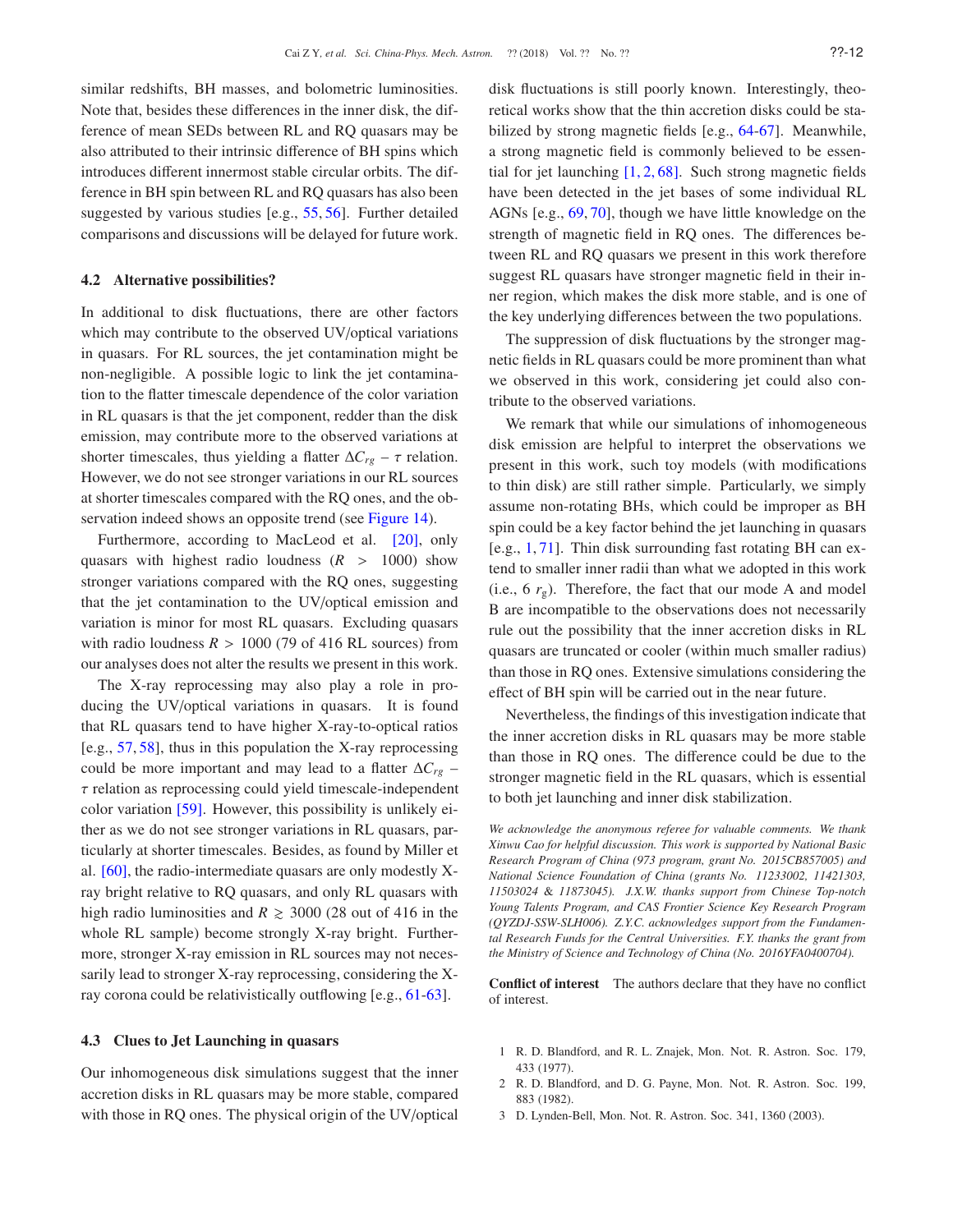- <span id="page-12-1"></span><span id="page-12-0"></span>4 F. Yuan, and R. Narayan, Annu. Rev. Astron. Astrophys. 52, 529 (2014).
- <span id="page-12-2"></span>5 K. I. Kellermann, R. Sramek, M. Schmidt, D. B. Shaffer, and R. Green, Astron. J. 98, 1195 (1989).
- Ż. Ivezić, K. Menou, G. R. Knapp, M. A. Strauss, R. H. Lupton, D. E. Vanden Berk, G. T. Richards, C. Tremonti, M. A. Weinstein, S. Anderson, N. A. Bahcall, R. H. Becker, M. Bernardi, M. Blanton, D. Eisenstein, X. Fan, D. Finkbeiner, K. Finlator, J. Frieman, J. E. Gunn, P. B. Hall, R. S. J. Kim, A. Kinkhabwala, V. K. Narayanan, C. M. Rockosi, D. Schlegel, D. P. Schneider, I. Strateva, M. SubbaRao, A. R. Thakar, W. Voges, R. L. White, B. Yanny, J. Brinkmann, M. Doi, M. Fukugita, G. S. Hennessy, J. A. Munn, R. C. Nichol, and D. G. York, Astron. J. 124, 2364 (2002).
- <span id="page-12-3"></span>7 M. Zamaninasab, E. Clausen-Brown, T. Savolainen, and A. Tchekhovskoy, Nat. 510, 126 (2014).
- <span id="page-12-4"></span>8 M. Elvis, B. J. Wilkes, J. C. McDowell, R. F. Green, J. Bechtold, S. P. Willner, M. S. Oey, E. Polomski, and R. Cutri, Astrophys. J. Suppl. Ser. 95, 1 (1994).
- <span id="page-12-5"></span>9 P. J. Francis, M. T. Whiting, and R. L. Webster, Publ. Astron. Soc. Aust. 17, 56 (2000).
- 10 J. K. Kotilainen, R. Falomo, M. Labita, A. Treves, and M. Uslenghi, Astrophys. J. 660, 1039 (2007).
- <span id="page-12-6"></span>11 M. Labita, A. Treves, and R. Falomo, Mon. Not. R. Astron. Soc. 383, 1513 (2008).
- 12 F. Shankar, G. Calderone, C. Knigge, J. Matthews, R. Buckland, K. Hryniewicz, G. Sivakoff, X. Dai, K. Richardson, J. Riley, J. Gray, F. La Franca, D. Altamirano, J. Croston, P. Gandhi, S. Hönig, I. McHardy, and M. Middleton, Astrophys. J. Lett. 818, L1 (2016).
- <span id="page-12-8"></span><span id="page-12-7"></span>13 R. C. Telfer, W. Zheng, G. A. Kriss, and A. F. Davidsen, Astrophys. J. 565, 773 (2002).
- <span id="page-12-9"></span>14 B. Punsly, Astrophys. J. 806, 47 (2015).
- 15 L. Binette, C. Morisset, and S. Haro-Corzo, *Dust and the ultraviolet energy distribution of quasars*, in *Rev. Mex. Astron. Astrofis.* (Instituto de Astronomía, UNAM, México D.F., México.2005), 77-80.
- <span id="page-12-10"></span>16 R. J. McLure, and M. J. Jarvis, Mon. Not. R. Astron. Soc. 353, L45 (2004).
- <span id="page-12-11"></span>17 U. Giveon, D. Maoz, S. Kaspi, H. Netzer, and P. S. Smith, Mon. Not. R. Astron. Soc. 306, 637 (1999).
- <span id="page-12-13"></span>18 M. R. S. Hawkins, Mon. Not. R. Astron. Soc. 344, 492 (2003).
- 19 D. E. Vanden Berk, B. C. Wilhite, R. G. Kron, S. F. Anderson, R. J. Brunner, P. B. Hall, Ž. Ivezić, G. T. Richards, D. P. Schneider, D. G. York, J. V. Brinkmann, D. Q. Lamb, R. C. Nichol, and D. J. Schlegel, Astrophys. J. 601, 692 (2004).
- <span id="page-12-22"></span>20 C. L. MacLeod, Z. Ivezić, C. S. Kochanek, S. Kozłowski, B. Kelly, E. Bullock, A. Kimball, B. Sesar, D. Westman, K. Brooks, R. Gibson, A. C. Becker, and W. H. de Vries, Astrophys. J. 721, 1014 (2010).
- 21 Y. Sakata, T. Morokuma, T. Minezaki, Y. Yoshii, Y. Kobayashi, S. Koshida, and H. Sameshima, Astrophys. J. 731, 50 (2011).
- <span id="page-12-14"></span>22 K. B. Schmidt, H.-W. Rix, J. C. Shields, M. Knecht, D. W. Hogg, D. Maoz, and J. Bovy, Astrophys. J. 744, 147 (2012).
- 23 J. J. Ruan, S. F. Anderson, J. Dexter, and E. Agol, Astrophys. J. 783, 105 (2014).
- <span id="page-12-15"></span>24 Y.-H. Sun, J.-X. Wang, X.-Y. Chen, and Z.-Y. Zheng, Astrophys. J. 792, 54 (2014).
- 25 M. Sun, J. R. Trump, Y. Shen, W. N. Brandt, K. Dawson, K. D. Denney, P. B. Hall, L. C. Ho, K. Horne, L. Jiang, G. T. Richards, D. P. Schneider, D. Bizyaev, K. Kinemuchi, D. Oravetz, K. Pan, and A. Simmons, Astrophys. J. 811, 42 (2015).
- <span id="page-12-16"></span><span id="page-12-12"></span>26 H. Guo, and M. Gu, Astrophys. J. 822, 26 (2016).
- 27 F.-F. Zhu, J.-X. Wang, Z.-Y. Cai, and Y.-H. Sun, Astrophys. J. 832, 75 (2016).
- <span id="page-12-17"></span>28 Z.-Y. Cai, J.-X. Wang, W.-M. Gu, Y.-H. Sun, M.-C. Wu, X.-X. Huang, and X.-Y. Chen, Astrophys. J. 826, 7 (2016).
- <span id="page-12-19"></span><span id="page-12-18"></span>29 J. Dexter, and E. Agol, Astrophys. J. Lett. 727, L24 (2011).
- M. Ramolla, F. Pozo Nuñez, C. Westhues, M. Haas, and R. Chini, As-

tron. Astrophys. 581, A93 (2015).

- <span id="page-12-20"></span>31 C. L. MacLeod, Ž. Ivezić, B. Sesar, W. de Vries, C. S. Kochanek, B. C. Kelly, A. C. Becker, R. H. Lupton, P. B. Hall, G. T. Richards, S. F. Anderson, and D. P. Schneider, Astrophys. J. 753, 106 (2012).
- <span id="page-12-21"></span>32 Y. Shen, G. T. Richards, M. A. Strauss, P. B. Hall, D. P. Schneider, S. Snedden, D. Bizyaev, H. Brewington, V. Malanushenko, E. Malanushenko, D. Oravetz, K. Pan, and A. Simmons, Astrophys. J. Suppl. Ser. 194, 45 (2011).
- <span id="page-12-23"></span>33 D. P. Schneider, P. B. Hall, G. T. Richards, M. A. Strauss, D. E. Vanden Berk, S. F. Anderson, W. N. Brandt, X. Fan, S. Jester, J. Gray, J. E. Gunn, M. U. SubbaRao, A. R. Thakar, C. Stoughton, A. S. Szalay, B. Yanny, D. G. York, N. A. Bahcall, J. Barentine, M. R. Blanton, H. Brewington, J. Brinkmann, R. J. Brunner, F. J. Castander, I. Csabai, J. A. Frieman, M. Fukugita, M. Harvanek, D. W. Hogg, Ž. Ivezić, S. M. Kent, S. J. Kleinman, G. R. Knapp, R. G. Kron, J. Krzesinski, D. C. Long, R. H. Lupton, A. Nitta, J. R. Pier, D. H. Saxe, Y. Shen, S. A. Snedden, D. H. Weinberg, and J. Wu, Astron. J. 134, 102 (2007).
- <span id="page-12-24"></span>34 K. N. Abazajian, J. K. Adelman McCarthy, M. A. Agueros, S. S. Allam, C. Allende Prieto, D. An, K. S. J. Anderson, S. F. Anderson, J. Annis, N. A. Bahcall, C. A. L. Bailer-Jones, J. C. Barentine, B. A. Bassett, A. C. Becker, T. C. Beers, E. F. Bell, V. Belokurov, A. A. Berlind, E. F. Berman, M. Bernardi, S. J. Bickerton, D. Bizyaev, J. P. Blakeslee, M. R. Blanton, J. J. Bochanski, W. N. Boroski, H. J. Brewington, J. Brinchmann, J. Brinkmann, R. J. Brunner, T. Budavári, L. N. Carey, S. Carliles, M. A. Carr, F. J. Castander, D. Cinabro, A. J. Connolly, I. Csabai, C. E. Cunha, P. C. Czarapata, J. R. A. Davenport, E. de Haas, B. Dilday, M. Doi, D. J. Eisenstein, M. L. Evans, N. W. Evans, X. Fan, S. D. Friedman, J. A. Frieman, M. Fukugita, B. T. Gänsicke, E. Gates, B. Gillespie, G. Gilmore, B. Gonzalez, C. F. Gonzalez, E. K. Grebel, J. E. Gunn, Z. Győry, P. B. Hall, P. Harding, F. H. Harris, M. Harvanek, S. L. Hawley, J. J. E. Hayes, T. M. Heckman, J. S. Hendry, G. S. Hennessy, R. B. Hindsley, J. Hoblitt, C. J. Hogan, D. W. Hogg, J. A. Holtzman, J. B. Hyde, S. i. Ichikawa, T. Ichikawa, M. Im, Ž. Ivezić, S. Jester, L. Jiang, J. A. Johnson, A. M. Jorgensen, M. Jurić, S. M. Kent, R. Kessler, S. J. Kleinman, G. R. Knapp, K. Konishi, R. G. Kron, J. Krzesinski, N. Kuropatkin, H. Lampeitl, S. Lebedeva, M. G. Lee, Y. S. Lee, R. French Leger, S. Lepine, N. Li, M. Lima, H. Lin, D. C. Long, C. P. Loomis, J. Loveday, R. H. Lupton, E. Magnier, O. Malanushenko, V. Malanushenko, R. Mandelbaum, B. Margon, J. P. Marriner, D. Martinez Delgado, T. Matsubara, P. M. McGehee, T. A. McKay, A. Meiksin, H. L. Morrison, F. Mullally, J. A. Munn, T. Murphy, T. Nash, A. Nebot, E. H. J. Neilsen, H. J. Newberg, P. R. Newman, R. C. Nichol, T. Nicinski, M. Nieto Santisteban, A. Nitta, S. Okamura, D. J. Oravetz, J. P. Ostriker, R. Owen, N. Padmanabhan, K. Pan, C. Park, G. Pauls, J. J. Peoples, W. J. Percival, J. R. Pier, A. C. Pope, D. Pourbaix, P. A. Price, N. Purger, T. Quinn, M. J. Raddick, P. Re Fiorentin, G. T. Richards, M. W. Richmond, A. G. Riess, H.-W. Rix, C. M. Rockosi, M. Sako, D. J. Schlegel, D. P. Schneider, R.-D. Scholz, M. R. Schreiber, A. D. Schwope, U. Seljak, B. Sesar, E. Sheldon, K. Shimasaku, V. C. Sibley, A. E. Simmons, T. Sivarani, J. Allyn Smith, M. C. Smith, V. Smolčić, S. A. Snedden, A. Stebbins, M. Steinmetz, C. Stoughton, M. A. Strauss, M. SubbaRao, Y. Suto, A. S. Szalay, I. Szapudi, P. Szkody, M. Tanaka, M. Tegmark, L. F. A. Teodoro, A. R. Thakar, C. A. Tremonti, D. L. Tucker, A. Uomoto, D. E. Vanden Berk, J. Vandenberg, S. Vidrih, M. S. Vogeley, W. Voges, N. P. Vogt, Y. Wadadekar, S. Watters, D. H. Weinberg, A. A. West, S. D. M. White, B. C. Wilhite, A. C. Wonders, B. Yanny, D. R. Yocum, D. G. York, I. Zehavi, S. Zibetti, and D. B. Zucker, Astrophys. J. Suppl. Ser. 182, 543 (2009).
- <span id="page-12-25"></span>35 G. T. Richards, X. Fan, H. J. Newberg, M. A. Strauss, D. E. Vanden Berk, D. P. Schneider, B. Yanny, A. Boucher, S. Burles, J. A. Frieman, J. E. Gunn, P. B. Hall, Ž. Ivezić, S. Kent, J. Loveday, R. H. Lupton, C. M. Rockosi, D. J. Schlegel, C. Stoughton, M. SubbaRao, and D. G. York, Astron. J. 123, 2945 (2002).
- <span id="page-12-26"></span>36 R. H. Becker, R. L. White, and D. J. Helfand, Astrophys. J. 450, 559